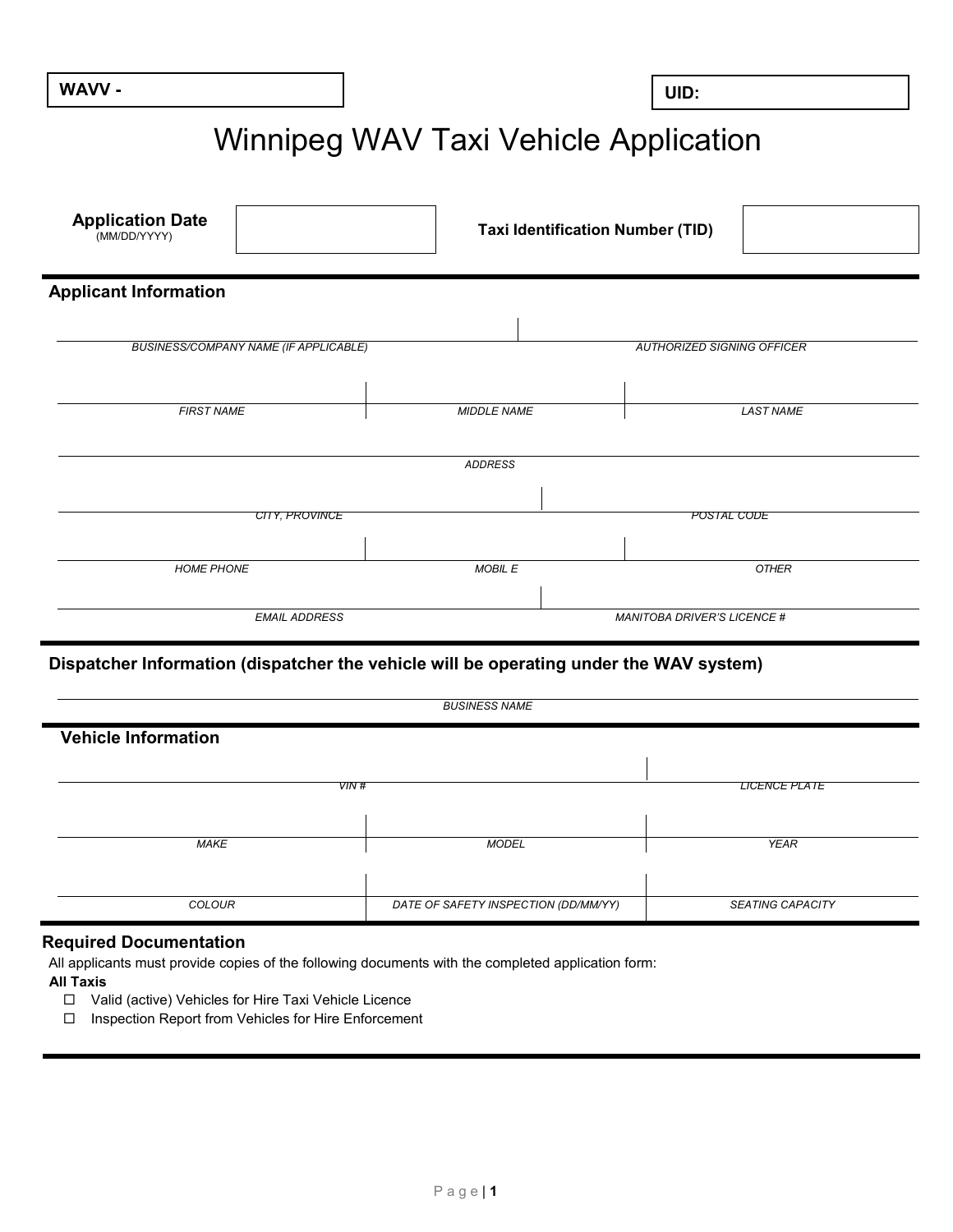## **Definitions**

**"accessible"** in respect of a vehicle, means a vehicle

- a) constructed and equipped to permit the loading, transportation and off-loading of individuals who use a wheelchair, or similar device which can accommodate a seated individual, and who cannot self-transfer; and
- b) driven by an individual who is physically capable of providing, and trained to provide in compliance with the requirements of this By-law, transportation services to individuals who use a wheelchair, or similar device which can accommodate a seated individual, and who cannot selftransfer;
- **"accessible taxi"** means a vehicle for hire in respect of which an accessible taxi licence has been issued under this By-law;

**"accessible taxi driver's licence"** means licence issued under this By-law which authorizes an individual to operate and to provide, or offer to provide, transportation services by way of an accessible taxi;

**"accessible taxi licence"** means a licence issued in respect of an accessible taxi;

**"disabled person"** means an individual with a physical, mental, intellectual or sensory disability, or a combination of these;

**"dispatch"** means the act of receiving a request for a transportation service or sending a vehicle for hire to a location for the purpose of providing or offering to provide a transportation service to a passenger and includes:

- a) receiving requests for transportation services from passengers by any medium, except street hails;
- b) directing a person driving a vehicle for hire to attend at the passenger's location;
- c) operating any part of a platform that receives requests for transportation services from passengers and connects such requests to a person driving a vehicle for hire; and
- d) any other action that results in a vehicle for hire being sent to a passenger's location for the purpose of providing the passenger with transportation services, regardless of whether transportation services are actually provided to the passenger;

**"dispatcher"** means a person who dispatches one or more vehicles for hire and who holds a dispatcher licence issued under this By-law;

**"dispatcher licence"** means a taxi dispatcher licence and a PTP dispatcher licence issued under this By-law;

**"GPS"** means any global positioning system;

**"Manitoba Public Insurance"** means the Manitoba Public Insurance Corporation continued by *The Manitoba Public Insurance Corporation* Act, C.C.S.M. c. P215;

**"owner"**, in respect of a vehicle, means the person who is registered with Manitoba Public Insurance as a registered owner of the vehicle and includes a lessee of a vehicle who is so registered;

**"passenger"** includes a prospective passenger;

**"person"** includes an individual, a partnership, and a corporation (including a cooperative);

**"Provincial driver's licence"** means a driver's licence issued under *The Drivers and Vehicles Act*, C.C.S.M. c. D104 that is applicable to the vehicle for hire being driven by the individual;

**"Provincial registration"** means a vehicle registration under *The Drivers and Vehicles Act,* C.C.S.M. c. D104;

**"taxi"** means a vehicle for hire in respect of which a standard taxi licence or an accessible taxi licence has been issued;

**"taxi dispatcher"** means a person who holds a taxi dispatcher licence;

**"taxi dispatcher licence"** means a taxi dispatcher licence issued under this By-law which authorizes the licence holder to dispatch taxis;

**"valid"** in the context of a licence issued under this By-law means a licence that has not been revoked, cancelled or expired and is not suspended;

**"vehicle for hire"** means any vehicle in which transportation services are provided and includes, but is not limited to, the following:

- a) a taxi;
- b) an accessible taxi;
- c) a PTP vehicle;
- d) an accessible PTP vehicle; and
- e) a limousine.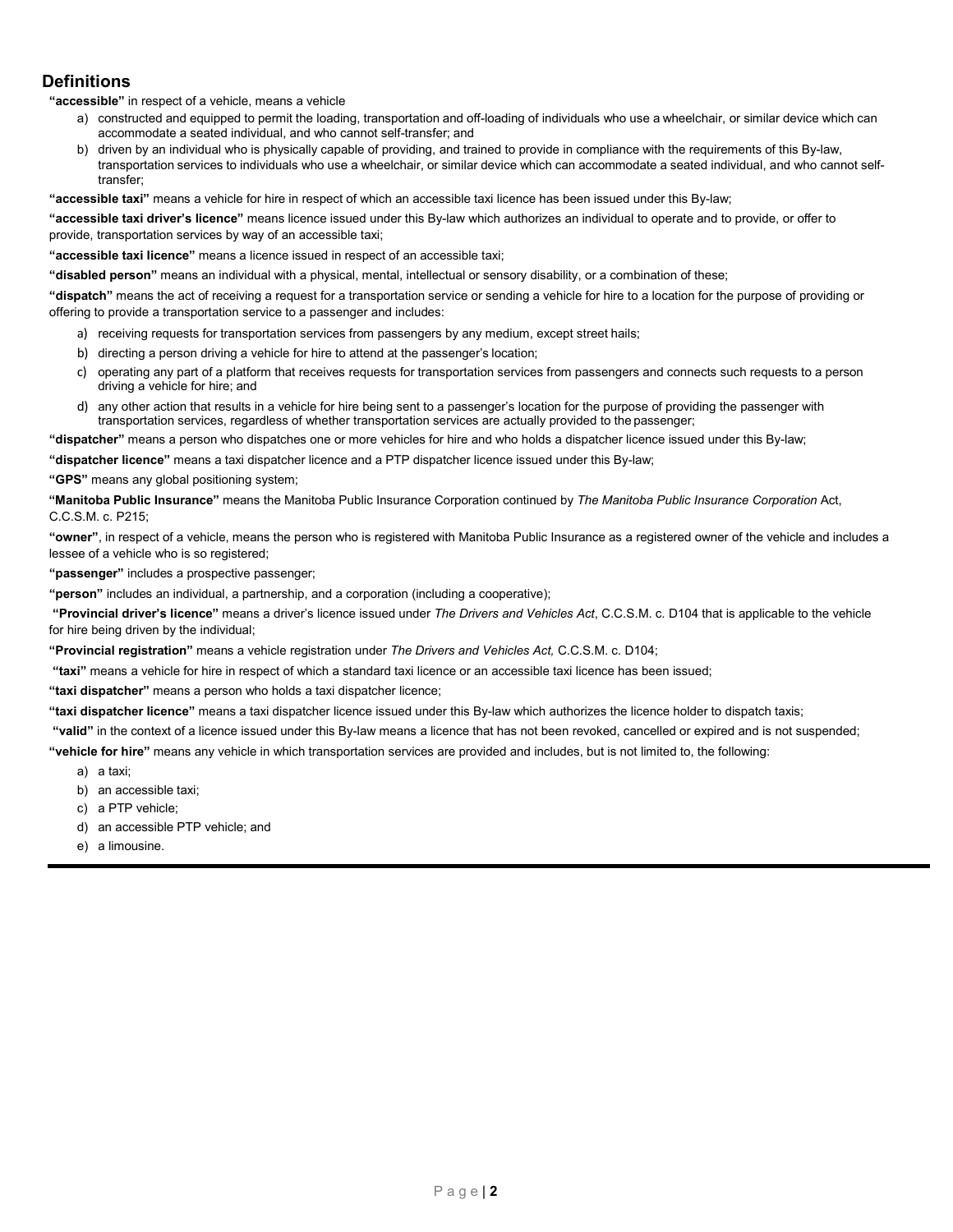# **Terms and Conditions**

## **Qualifications for a WAV taxi permit**

- 1. In order to qualify for a WAV taxi permit, a vehicle must
	- a) have been issued a valid Provincial registration;
	- b) be insured with Manitoba Public Insurance as a vehicle for hire in an amount per occurrence which is determined by the City to be sufficient to adequately protect the City, its drivers, its owners and members of the public;
	- c) be in good working order, meeting all road safety requirements;
	- d) allow for access and exits by passengers that are controlled by the passenger;
	- e) be registered with a licenced dispatcher; and
	- f) be equipped with the following equipment approved by the City:
		- i) an operating in-vehicle camera;
		- ii) a global positioning system;
		- iii) a certified meter which measures time, distance or both;
		- iv) a light on the exterior of the vehicle that turns off when the meter is operating.
- 2. The City may require that a vehicle and any required equipment be examined and certified as operating appropriately before a permit is issued in respect of the vehicle.
- 3. In order for a taxi permit to be issued in respect of a vehicle, the owner of the vehicle must complete forms and provide information reasonably required by the City.

#### **Renewal**

- 4. In order to be issued a renewal of a WAV taxi permit, the permit holder
	- a) Must meet the requirements for an applicant for an initial permit;
	- b) must provide information concerning any factual changes to information provided at the time of its application or most recent renewal; and
	- c) Must not owe any outstanding fines or fees with respect to this By-law or any City parking by-law.

#### **Operating requirements and inspections of taxis**

- 5. The owner of a taxi must ensure that it meets all applicable requirements at all times while it is offering or providing transportationservices.
- 6. The owner of a taxi must ensure that notices of a size and containing language approved by the City are prominently displayed on or within the taxi in a way that is visible to all passengers concerning the operation of a camera in the taxi.
- 7. The owner of a taxi must ensure that it complies with all signage and markings requirements required by the City.

#### **Consent for Collection and Use of Personal Information**

- 1. I understand that by signing below, I am providing the City of Winnipeg with my explicit consent to collect, use and disclose the personal information provided within this application, and the information provided by third parties as described below, for the purposes of determining and verifying eligibility for a WAV taxi permit and to monitor my ongoing eligibility to operate under this by-law.
- 2. I hereby authorize The Manitoba Public Insurance Corporation (MPI) to disclose to the designated employee (as that term is defined in section 3(1) of City of Winnipeg By-law No. I 29/2017) the following information:
	- a) Whether I have a valid Provincial driver's licence;
	- b) If the vehicle I have registered to drive is insured as a vehicle for hire and the periods for operation;
	- c) Any convictions or suspensions of my driver's license which would impact my ability to operate under City of Winnipeg By-law No. 129/2017;
	- d) My address as maintained byMPI;
	- e) Other information necessary for the administration of my application in compliance with City of Winnipeg Vehicles for Hire By-law 129/2017, The Drivers and Vehicles Act and The Freedom of Information and Protection of Privacy Act.

My consent to collect, use and disclose my personal information as outlined for the above purposes remains in effect for 1 year from the date of signing, or until such earlier date as I notify Manitoba Public Insurance in writing to revoke this authorization.

- 3. I hereby authorize the City of Winnipeg to disclose toThe Manitoba Public Insurance Corporation the following information for the purposes of determining and verifying eligibility for services or benefits:
	- a) Trip log data, as required to administer an insurance claim; and
	- *b)* Any other information necessary for the administration of my application in compliance with City of Winnipeg *Vehicles for Hire Bylaw* 129/2017, *The Drivers and Vehicles Act* and *The Freedom of Information and Protection of Privacy Act.*

My consent to collect, use and disclose my personal information as outlined for the above purposes remains in effect for 1 year from the date of signing, or until such earlier date as I notify Manitoba Public Insurance in writing to revoke this authorization.

- 4. I hereby authorize the City of Winnipeg to disclose to (123 Third Party Contractor) the following information for the purposes of determining and verifying eligibility for services or benefits:
	- a) Trip log data, as required to administer an insurance claim; and
	- *b)* Any other information necessary for the administration of my application in compliance with City of Winnipeg *Vehicles for Hire By-law* 129/2017, *The Drivers and Vehicles Act* and *The Freedom of Information and Protection of Privacy Act.*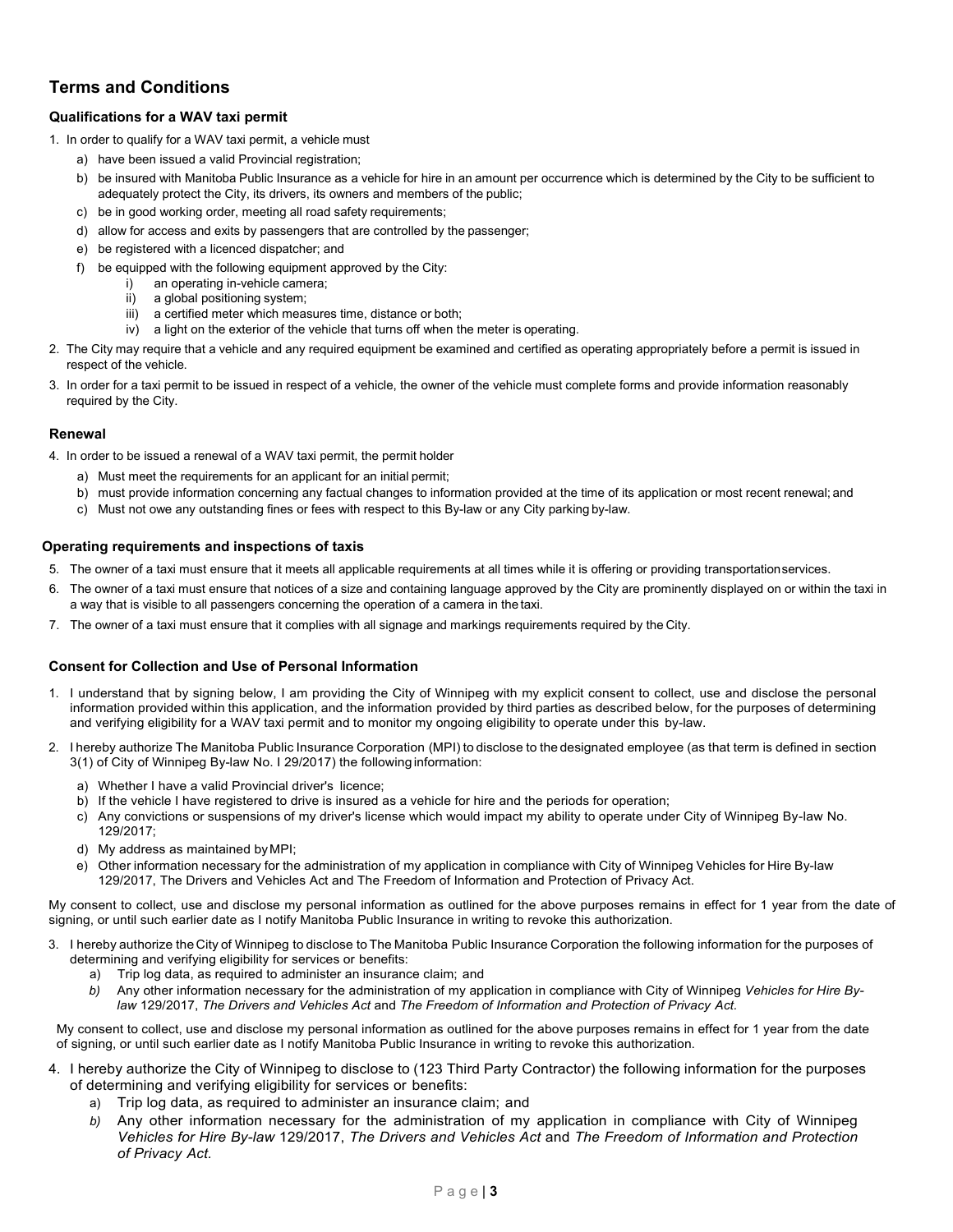My consent to use and disclose my personal information as outlined for the above purposes remains in effect for 1 year from the date of signing, or until such earlier date as I notify the City of Winnipeg in writing to revoke this authorization.

- 5. I hereby authorize the Province of Manitoba to disclose to the City of Winnipeg my Child Abuse Registry Check results as necessary for the above purposes for 1 year from the date of signing, or until such time as I notify the Province of Manitoba, in writing, to revoke this authorization.
- 6. I hereby authorize all law enforcement agencies (including Winnipeg Police Service, and RCMP) to disclose to the City of Winnipeg my Criminal Records Check, and other information, as required for the above purposes until such time as I notify, in writing, applicable law enforcement agencies.

### **By signing below, the Applicant agrees that they have fully read and understood all terms and conditions outlined above and the Applicant accepts and agrees to be bound by the said terms and conditions in their entirety.**

**NOTICE:** Any personal information collected or obtained on this form is done so under the authority of *The Freedom of Information and Protection of Privacy Act* (FIPPA) and the *Vehicles for Hire By-law,* and is protected by the Protection of Privacy provisions of FIPPA. This information will be used for the purposes stated above, and will not be used or disclosed for any other purposes, except as authorized by law. If you have any questions about the collection of this information, contact the Corporate Access and Privacy Officer by mail at City Clerk's Department, Susan A. Thompson Administration Building, 510 Main Street, Winnipeg MB, R3B 1B9, or by telephone at 311.

X

*APPLICANT SIGNATURE DATE*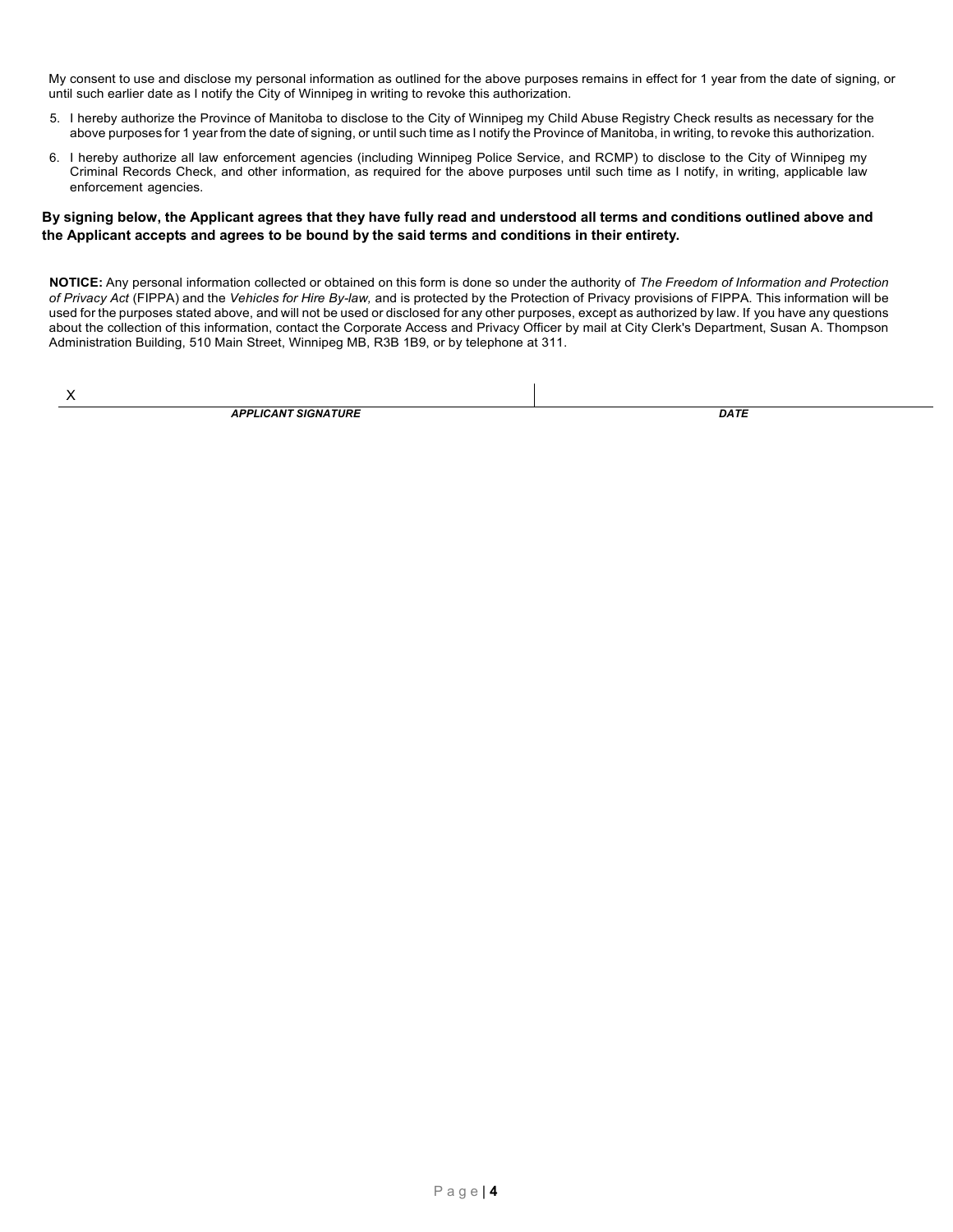

## **Please forward completed and signed form to:**

The City of Winnipeg Vehicles for Hire WPA-VFH@winnipeg.ca NOTE: Incomplete forms will be returned

## **Direct Deposit Application Checklist: Part 1 completed by Vendor** Attach an original personalized void cheque

If unable to supply an original personalized void cheque, have **Part 2 completed by Financial Institution/Bank** Return form (and cheque) to VFH

**PART 1: TO BE COMPLETED BY VENDOR**

| Name of Organization/Vendor                                                                         |                           |                       | Address of Organization/Vendor                       |                                   |
|-----------------------------------------------------------------------------------------------------|---------------------------|-----------------------|------------------------------------------------------|-----------------------------------|
|                                                                                                     |                           |                       |                                                      |                                   |
| <b>Contact Name</b>                                                                                 | <b>Telephone Number</b>   | City                  | Prov                                                 | Postal Code                       |
|                                                                                                     |                           |                       |                                                      |                                   |
| <b>Email Address for Remittance Advices</b>                                                         |                           |                       | Signature (Must be signed in ink)                    | Date                              |
|                                                                                                     |                           |                       |                                                      | DD/MM/YYYY                        |
| Financial Institution/Bank                                                                          |                           |                       | Address of Financial Institution/Bank                |                                   |
|                                                                                                     |                           |                       |                                                      |                                   |
| Transit/Branch Number<br>*Attach original void cheque as verification of above banking information. | <b>Institution Number</b> | <b>Account Number</b> |                                                      |                                   |
| PART 2: TO BE COMPLETED BY FINANCIAL INSTITUTION/BANK                                               |                           |                       |                                                      |                                   |
| Transit/Branch Number                                                                               | <b>Institution Number</b> | <b>Account Number</b> |                                                      |                                   |
| Is account in Organization/Vendor's Name?                                                           | ○ Yes<br>$\bigcirc$ No    |                       | (If No, application cannot be processed)             |                                   |
| Name and Title of Bank Officer                                                                      |                           |                       | Bank Domicile Stamp (Please stamp in space provided) |                                   |
|                                                                                                     |                           |                       |                                                      |                                   |
| Address of Financial Institution/Bank                                                               |                           |                       |                                                      |                                   |
|                                                                                                     |                           |                       |                                                      |                                   |
| <b>Telephone Number</b>                                                                             |                           |                       |                                                      |                                   |
|                                                                                                     |                           |                       |                                                      |                                   |
| Signature of Bank Officer                                                                           |                           |                       |                                                      |                                   |
|                                                                                                     |                           |                       |                                                      |                                   |
|                                                                                                     |                           |                       |                                                      |                                   |
| <b>FOR OFFICE USE ONLY</b>                                                                          |                           | Date Received:        |                                                      |                                   |
| Name: $\frac{1}{2}$                                                                                 |                           |                       |                                                      | Location Number: ________________ |
|                                                                                                     |                           |                       | Date Entered: __________________                     |                                   |

| Telephone Number: _ | Date Entered:                |
|---------------------|------------------------------|
| Approved: —         | Initials:                    |
| March 2020          | Direct Deposit Form - Vendor |